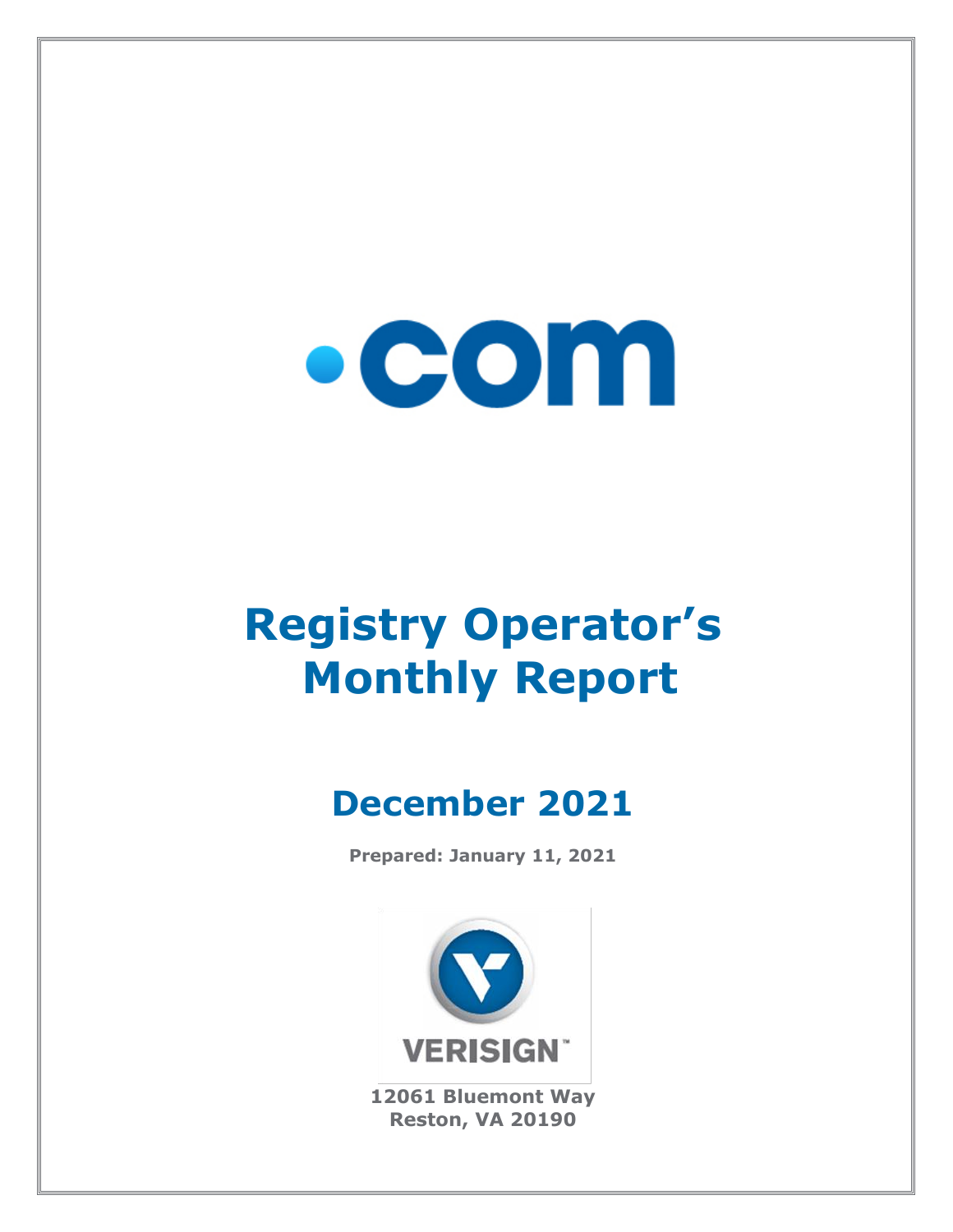As required by the.com Registry Agreement (Section 3.1(c)(iv)), this report provides an overview of Verisign Registry activity through the end of the reporting month. The information is primarily presented in table and chart format with text explanations as deemed necessary. **The information is provided to satisfy requirements listed in Appendix 4A of the .com Registry Agreement.** In accordance with Appendix 4A, "ICANN will use reasonable commercial efforts to preserve the confidentiality of the information reported until three (3) months after the end of the month to which the reports relate."

Information is organized as follows:

| 1. Service Level Agreement Performance Report (Appendix 4A, Item 1)3 |  |  |
|----------------------------------------------------------------------|--|--|
|----------------------------------------------------------------------|--|--|

- [2. Per-Registrar Transactions Report \(Appendix 4A,](#page-3-0) Item 2)................................4
- [3. Registry Functions Activity Report \(Appendix 4A, Item 3\)................................8](#page-7-0)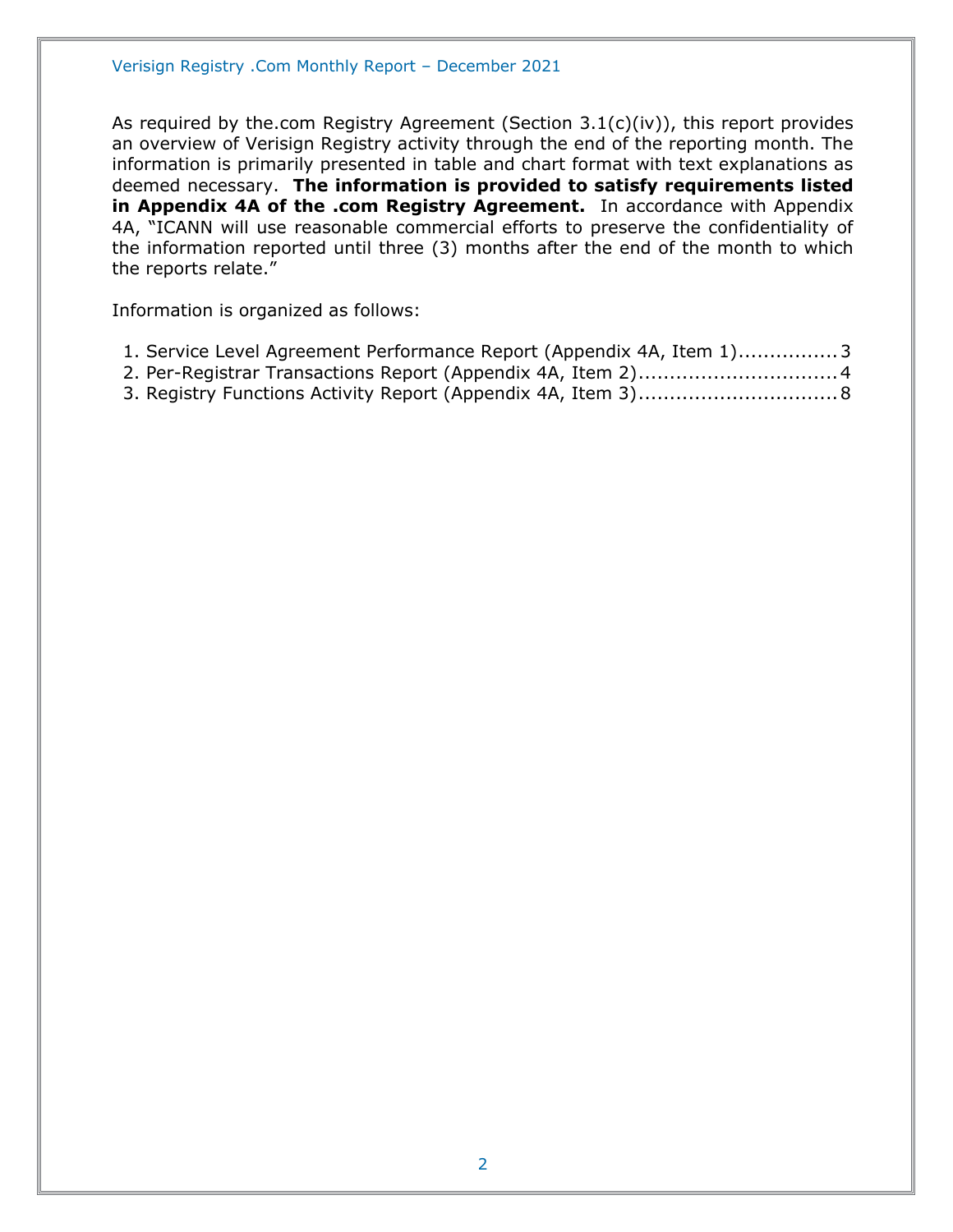#### <span id="page-2-0"></span>**1. Service Level Agreement Performance Report (Appendix 4A, Item 1)**

**Table 1** compares Service Level Agreement (SLA) Requirements with actual performance measures for the reporting month. In accordance with Section 3.1(d)(ii) of the .com Registry Agreement, the performance specifications for the operation of the .com TLD are set forth in in Appendix 7 of the .com Registry Agreement.

#### **Metric .com SLA Requirement Actual Performance Service Availability** SRS 99.99% Year 100% - (0 minutes Unplanned Downtime YTD) 30 Minutes/Month (Unplanned) | 0 minutes (Unplanned) DNS Name Server | 100% / Month | 100% Whois 100% / Month 100% **Planned Outage Duration** SRS – Regular | 45 Minutes / Month | 0 hours 00 minutes SRS - Extended 4 Hours (240 Minutes) / 1 Per Year 1 hours 43 minutes - Last Outage Taken December 2021 SRS - Extended 8 Hours (480 Minutes) / 1 Every 3 Years 0 minutes – None Taken Since June 2005 DNS Name Server  $\begin{array}{ccc} \hline \text{Not} & \text{Allowed} & \text{O} & \text{O} \\ \hline \end{array}$ Whois  $\vert$  Not Allowed  $\vert$  0 minutes **Planned Outage Timeframe** SRS | 0100 – 0900 UTC Sunday 0100 – 0243 UTC Sunday 12/12/2021 DNS Name Server | Not Allowed | Not Applicable Whois  $\vert$  Not Allowed  $\vert$  Not Applicable **Planned Outage Notification SRS** 30 Days General Maintenance | 11/11/2021 90 Days Updates and Upgrades 19/10/2021 DNS Name Server | Not Allowed | Not Applicable Whois | Not Allowed | Not Applicable **Processing Time** Check Domain Average 25 milliseconds for 95% 0.67 milliseconds Add / Create Domain Average 1.1 50 milliseconds for 95% 1.1 0.79 milliseconds Delete Domain Average 100 milliseconds for 95% 14.00 milliseconds Modify / Update Domain Average 100 milliseconds for 95% 12.50 milliseconds Whois Query 5 milliseconds for 95% 0.71 milliseconds

#### **Table 1 – .com Service Level Agreement Performance**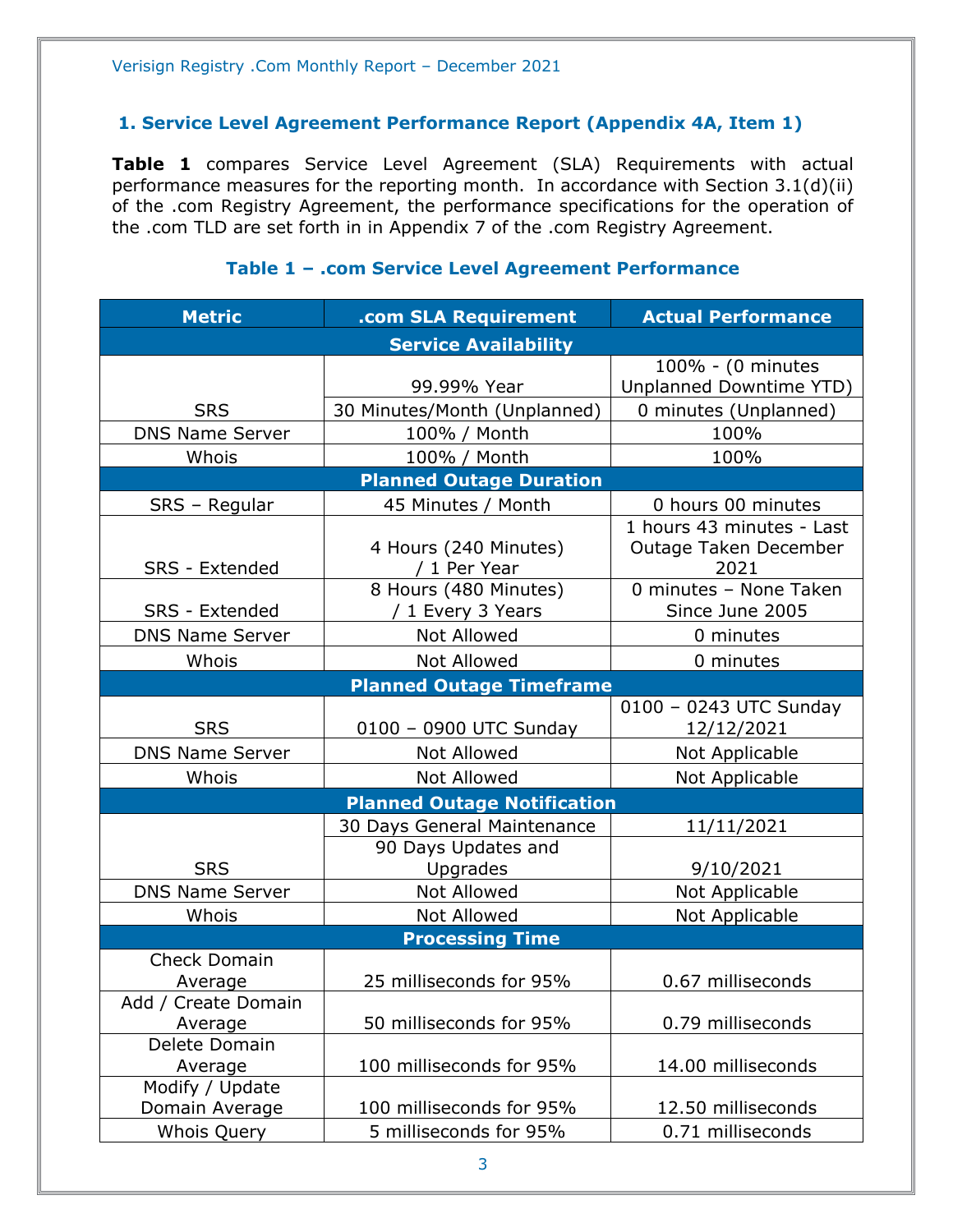| <b>Metric</b>          | .com SLA Requirement     | <b>Actual Performance</b> |
|------------------------|--------------------------|---------------------------|
| <b>DNS Name Server</b> |                          |                           |
| Resolution             | 100 milliseconds for 95% | 1.14 milliseconds         |
|                        | <b>Update Frequency</b>  |                           |
| <b>DNS Name Server</b> | 3 Minutes for 95%        | 16.61 seconds             |
| Whois                  | 3 Minutes for 95%        | 16.70 seconds             |

#### <span id="page-3-0"></span>**2. Per-Registrar Transactions Report (Appendix 4A, Item 2)**

The table below defines the fields that are included in the .COM Per-Registrar Transactions Report, which is provided in accordance with Appendix 4A.

| Field # | <b>Field Name</b> | <b>Description</b>                                                                                                                                                                                                                                                                                                            |
|---------|-------------------|-------------------------------------------------------------------------------------------------------------------------------------------------------------------------------------------------------------------------------------------------------------------------------------------------------------------------------|
| 01      | registrar-name    | Registrar's full corporate name as registered with<br><b>IANA</b>                                                                                                                                                                                                                                                             |
| 02      | iana-id           | For cases where the registry operator acts as<br>registrar (i.e., without the use of an ICANN<br>accredited registrar) either 9998 or 9999 should<br>be used depending on registration type, otherwise<br>the sponsoring Registrar IANA id should be used<br>as specified in<br>http://www.iana.org/assignments/registrar-ids |
| 03      | total-domains     | total domains under sponsorship in any EPP<br>status but pendingCreate that have not been<br>purged                                                                                                                                                                                                                           |
| 04      | total-nameservers | total name servers (either host objects or name<br>server hosts as domain name attributes)<br>associated with domain names registered for the<br>TLD in any EPP status but pendingCreate that<br>have not been purged                                                                                                         |
| 05      | net-adds-1-yr     | number of domains successfully registered (i.e.,<br>not in EPP pendingCreate status) with an initial<br>term of one (1) year (and not deleted within the<br>add grace period). A transaction must be<br>reported in the month the add grace period ends.                                                                      |
| 06      | net-adds-2-yr     | number of domains successfully registered (i.e.,<br>not in EPP pendingCreate status) with an initial<br>term of two (2) years (and not deleted within the<br>add grace period). A transaction must be<br>reported in the month the add grace period ends.                                                                     |
| 07      | net-adds-3-yr     | number of domains successfully registered (i.e.,<br>not in EPP pendingCreate status) with an initial<br>term of three (3) years (and not deleted within<br>the add grace period). A transaction must be<br>reported in the month the add grace period ends.                                                                   |
| 08      | net-adds-4-yr     | number of domains successfully registered (i.e.,<br>not in EPP pendingCreate status) with an initial                                                                                                                                                                                                                          |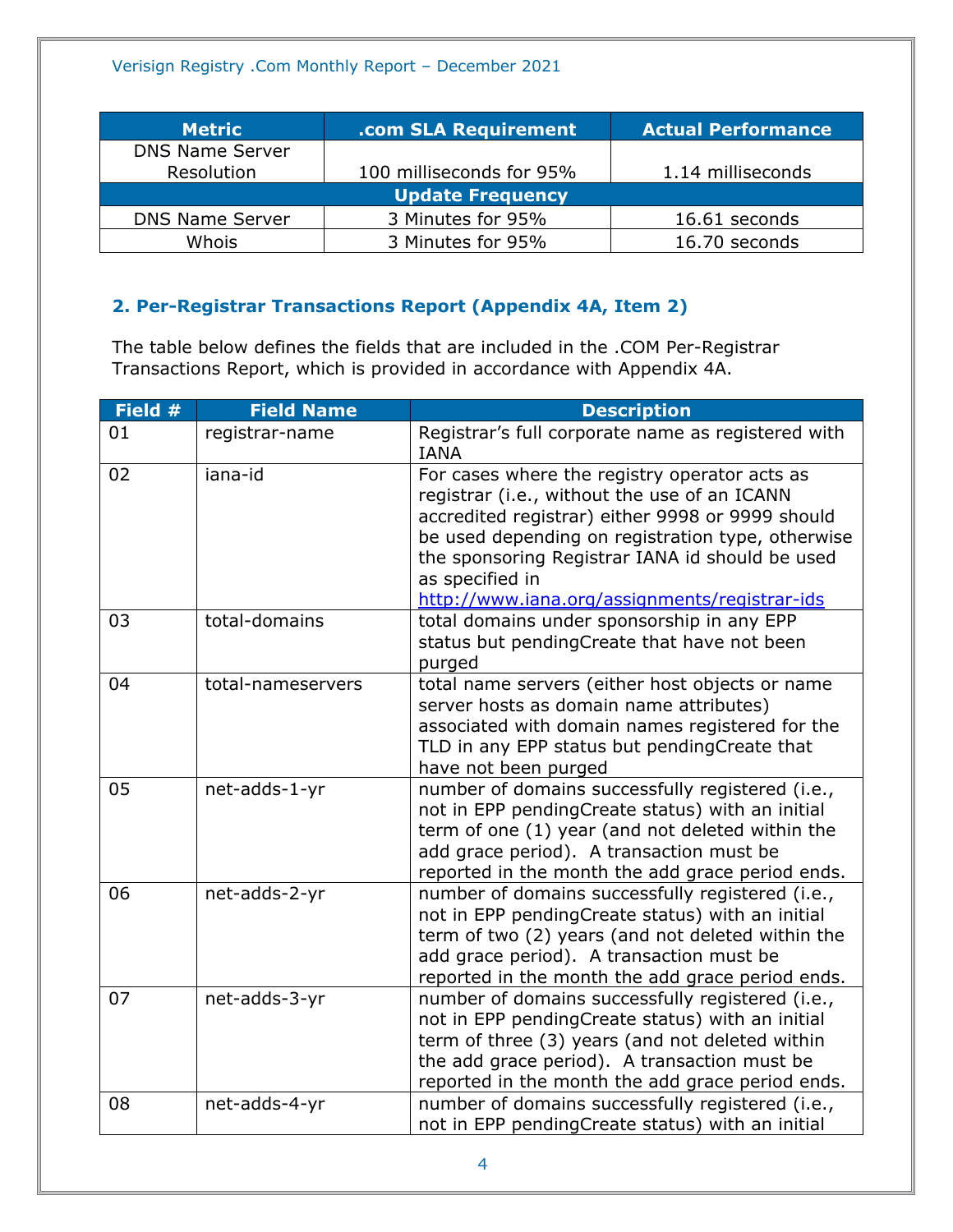| Field # | <b>Field Name</b> | <b>Description</b>                                                        |
|---------|-------------------|---------------------------------------------------------------------------|
|         |                   | term of four (4) years (and not deleted within the                        |
|         |                   | add grace period). A transaction must be                                  |
|         |                   | reported in the month the add grace period ends.                          |
| 09      | net-adds-5-yr     | number of domains successfully registered (i.e.,                          |
|         |                   | not in EPP pendingCreate status) with an initial                          |
|         |                   | term of five (5) years (and not deleted within the                        |
|         |                   | add grace period). A transaction must be                                  |
|         |                   | reported in the month the add grace period ends.                          |
| 10      | net-adds-6-yr     | number of domains successfully registered (i.e.,                          |
|         |                   | not in EPP pendingCreate status) with an initial                          |
|         |                   | term of six (6) years (and not deleted within the                         |
|         |                   | add grace period). A transaction must be                                  |
|         |                   | reported in the month the add grace period ends.                          |
| 11      | net-adds-7-yr     | number of domains successfully registered (i.e.,                          |
|         |                   | not in EPP pendingCreate status) with an initial                          |
|         |                   | term of seven (7) years (and not deleted within                           |
|         |                   | the add grace period). A transaction must be                              |
|         |                   | reported in the month the add grace period ends.                          |
| 12      | net-adds-8-yr     | number of domains successfully registered (i.e.,                          |
|         |                   | not in EPP pendingCreate status) with an initial                          |
|         |                   | term of eight (8) years (and not deleted within                           |
|         |                   | the add grace period). A transaction must be                              |
|         |                   | reported in the month the add grace period ends.                          |
| 13      | net-adds-9-yr     | number of domains successfully registered (i.e.,                          |
|         |                   | not in EPP pendingCreate status) with an initial                          |
|         |                   | term of nine (9) years (and not deleted within the                        |
|         |                   | add grace period). A transaction must be                                  |
|         |                   | reported in the month the add grace period ends.                          |
| 14      | net-adds-10-yr    | number of domains successfully registered (i.e.,                          |
|         |                   | not in EPP pendingCreate status) with an initial                          |
|         |                   | term of ten (10) years (and not deleted within the                        |
|         |                   | add grace period). A transaction must be                                  |
|         |                   | reported in the month the add grace period ends.                          |
| 15      | net-renews-1-yr   | number of domains successfully renewed (i.e.,                             |
|         |                   | not in EPP pendingRenew status) either                                    |
|         |                   | automatically or by command with a new renewal                            |
|         |                   | period of one (1) year (and not deleted within the                        |
|         |                   | renew or auto-renew grace period). A transaction                          |
|         |                   | must be reported in the month the renew or auto-                          |
| 16      | net-renews-2-yr   | renew grace period ends.<br>number of domains successfully renewed (i.e., |
|         |                   | not in EPP pending Renew status) either                                   |
|         |                   | automatically or by command with a renewal                                |
|         |                   | period of two (2) years (and not deleted within                           |
|         |                   | the renew or auto-renew grace period). A                                  |
|         |                   | transaction must be reported in the month the                             |
|         |                   | renew or auto-renew grace period ends.                                    |
|         |                   |                                                                           |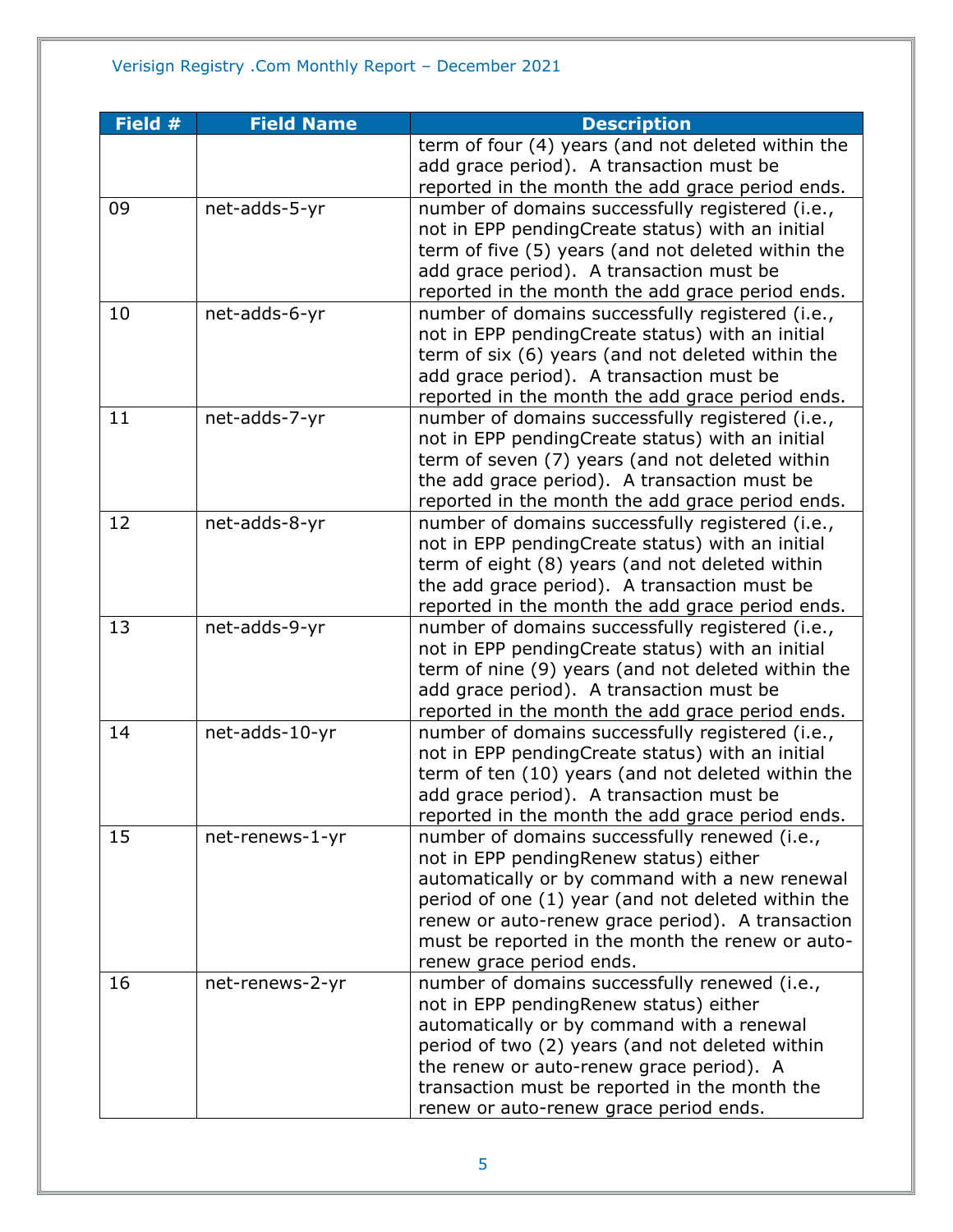| Field # | <b>Field Name</b> | <b>Description</b>                                                                                  |
|---------|-------------------|-----------------------------------------------------------------------------------------------------|
| 17      | net-renews-3-yr   | number of domains successfully renewed (i.e.,                                                       |
|         |                   | not in EPP pendingRenew status) either                                                              |
|         |                   | automatically or by command with a new renewal                                                      |
|         |                   | period of three (3) years (and not deleted within                                                   |
|         |                   | the renew or auto-renew grace period). A                                                            |
|         |                   | transaction must be reported in the month the                                                       |
|         |                   | renew or auto-renew grace period ends.                                                              |
| 18      | net-renews-4-yr   | number of domains successfully renewed (i.e.,                                                       |
|         |                   | not in EPP pendingRenew status) either                                                              |
|         |                   | automatically or by command with a new renewal                                                      |
|         |                   | period of four (4) years (and not deleted within                                                    |
|         |                   | the renew or auto-renew grace period). A                                                            |
|         |                   | transaction must be reported in the month the                                                       |
|         |                   | renew or auto-renew grace period ends.                                                              |
| 19      | net-renews-5-yr   | number of domains successfully renewed (i.e.,                                                       |
|         |                   | not in EPP pendingRenew status) either                                                              |
|         |                   | automatically or by command with a new renewal                                                      |
|         |                   | period of five (5) years (and not deleted within                                                    |
|         |                   | the renew or auto-renew grace period). A                                                            |
|         |                   | transaction must be reported in the month the                                                       |
|         |                   | renew or auto-renew grace period ends.                                                              |
| 20      | net-renews-6-yr   | number of domains successfully renewed (i.e.,                                                       |
|         |                   | not in EPP pendingRenew status) either                                                              |
|         |                   | automatically or by command with a new renewal                                                      |
|         |                   | period of six (6) years (and not deleted within the                                                 |
|         |                   | renew or auto-renew grace period). A transaction                                                    |
|         |                   | must be reported in the month the renew or auto-                                                    |
|         |                   | renew grace period ends.                                                                            |
| 21      | net-renews-7-yr   | number of domains successfully renewed (i.e.,                                                       |
|         |                   | not in EPP pendingRenew status) either                                                              |
|         |                   | automatically or by command with a new renewal                                                      |
|         |                   | period of seven (7) years (and not deleted within                                                   |
|         |                   | the renew or auto-renew grace period). A                                                            |
|         |                   | transaction must be reported in the month the                                                       |
|         |                   | renew or auto-renew grace period ends.                                                              |
| 22      | net-renews-8-yr   | number of domains successfully renewed (i.e.,                                                       |
|         |                   | not in EPP pendingRenew status) either                                                              |
|         |                   | automatically or by command with a new renewal<br>period of eight (8) years (and not deleted within |
|         |                   | the renew or auto-renew grace period). A                                                            |
|         |                   | transaction must be reported in the month the                                                       |
|         |                   | renew or auto-renew grace period ends.                                                              |
| 23      | net-renews-9-yr   | number of domains successfully renewed (i.e.,                                                       |
|         |                   | not in EPP pendingRenew status) either                                                              |
|         |                   | automatically or by command with a new renewal                                                      |
|         |                   | period of nine (9) years (and not deleted within                                                    |
|         |                   |                                                                                                     |
|         |                   | the renew or auto-renew grace period). A                                                            |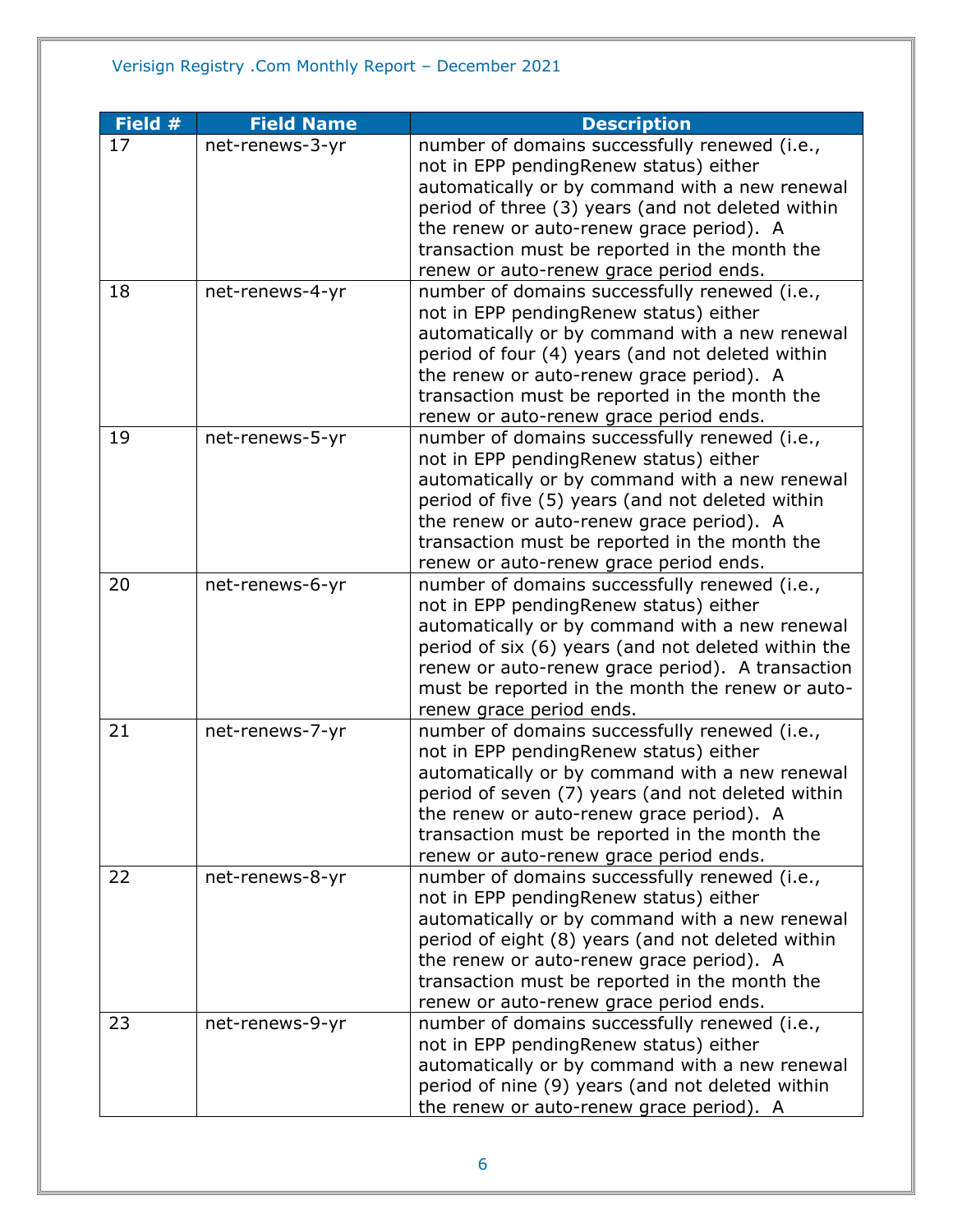| Field # | <b>Field Name</b>      | <b>Description</b>                                  |
|---------|------------------------|-----------------------------------------------------|
|         |                        | transaction must be reported in the month the       |
|         |                        | renew or auto-renew grace period ends.              |
| 24      | net-renews-10-yr       | number of domains successfully renewed (i.e.,       |
|         |                        | not in EPP pendingRenew status) either              |
|         |                        | automatically or by command with a new renewal      |
|         |                        | period of ten (10) years (and not deleted within    |
|         |                        | the renew or auto-renew grace period). A            |
|         |                        | transaction must be reported in the month the       |
|         |                        | renew or auto-renew grace period ends.              |
| 25      | transfer-gaining-      | number of domain transfers initiated by this        |
|         | successful             | registrar that were successfully completed (either  |
|         |                        | explicitly or automatically approved) and not       |
|         |                        | deleted within the transfer grace period. A         |
|         |                        | transaction must be reported in the month the       |
|         |                        | transfer grace period ends.                         |
| 26      | transfer-gaining-      | number of domain transfers initiated by this        |
|         | nacked                 | registrar that were rejected (e.g., EPP transfer    |
|         |                        | op="reject") by the other registrar                 |
| 27      | transfer-losing-       | number of domain transfers initiated by another     |
|         | successful             | registrar that were successfully completed (either  |
|         |                        | explicitly or automatically approved)               |
| 28      | transfer-losing-nacked | number of domain transfers initiated by another     |
|         |                        | registrar that this registrar rejected (e.g., EPP   |
|         |                        | transfer op="reject")                               |
| 29      | transfer-disputed-won  | number of transfer disputes in which this registrar |
|         |                        | prevailed (reported in the month where the          |
|         |                        | determination happened)                             |
| 30      | transfer-disputed-lost | number of transfer disputes this registrar lost     |
|         |                        | (reported in the month where the determination      |
|         |                        | happened)                                           |
| 31      | transfer-disputed-     | number of transfer disputes involving this          |
|         | nodecision             | registrar with a split or no decision (reported in  |
|         |                        | the month where the determination happened)         |
| 32      | deleted-domains-       | domains deleted within the add grace period         |
|         | grace                  | (does not include names deleted while in EPP        |
|         |                        | pendingCreate status). A deletion must be           |
|         |                        | reported in the month the name is purged.           |
| 33      | deleted-domains-       | domains deleted outside the add grace period        |
|         | nograce                | (does not include names deleted while in EPP        |
|         |                        | pendingCreate status). A deletion must be           |
|         |                        | reported in the month the name is purged.           |
| 34      | restored-domains       | domain names restored during reporting period       |
| 35      | restored-noreport      | total number of restored names for which a          |
|         |                        | restore report is required by the registry, but the |
|         |                        | registrar failed to submit it                       |
| 36      | agp-exemption-         | total number of AGP (add grace period)              |
|         | requests               | exemption requests                                  |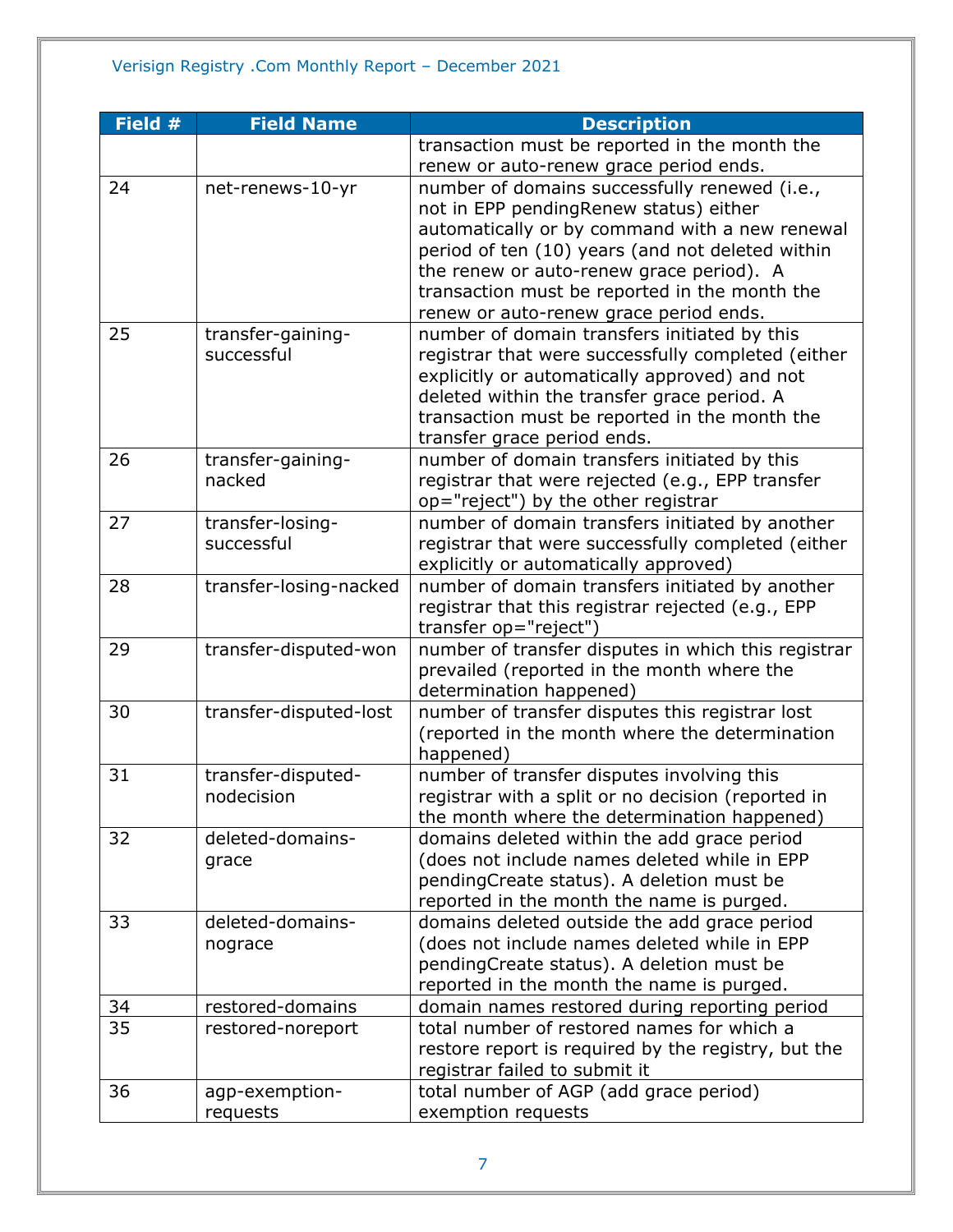#### Verisign Registry .Com Monthly Report – December 2021

| Field # | <b>Field Name</b> | <b>Description</b>                                |
|---------|-------------------|---------------------------------------------------|
| 37      | agp-exemptions-   | total number of AGP (add grace period)            |
|         | granted           | exemption requests granted                        |
| 38      | agp-exempted-     | total number of names affected by granted AGP     |
|         | domains           | (add grace period) exemption requests             |
| 39      | attempted-adds    | number of attempted (both successful and failed)  |
|         |                   | domain name create commands                       |
| 40      | consolidate-      | total number of days added to the expiration date |
|         | transaction-days  | of all domain names via consolidate/sync          |
|         |                   | transactions. The number of days of a             |
|         |                   | consolidate/sync transaction must be reported     |
|         |                   | here in the month the transaction took place.     |
| 41      | consolidate-      | total number of consolidate/sync transactions. A  |
|         | transactions      | transaction must be reported in the month the     |
|         |                   | transaction took place.                           |

#### <span id="page-7-0"></span>**3. Registry Functions Activity Report (Appendix 4A, Item 3)**

The table below defines the fields that are included in the .COM Registry Functions Activity Report, which is provided in accordance with Appendix 4A.

| Field # | <b>Field Name</b>             | <b>Description</b>                                                                                                                                                                                                                                                         |
|---------|-------------------------------|----------------------------------------------------------------------------------------------------------------------------------------------------------------------------------------------------------------------------------------------------------------------------|
| 01      | operational-registrars        | number of operational registrars at the end of the<br>reporting period                                                                                                                                                                                                     |
| 02      | zfa-passwords                 | number of active zone file access passwords at<br>the end of the reporting period; "CZDS" may be<br>used instead of the number of active zone file<br>access passwords, if the Centralized Zone Data<br>Service (CZDS) is used to provide the zone file to<br>the end user |
| 03      | whois-43-queries              | number of WHOIS (port-43) queries responded<br>during the reporting period                                                                                                                                                                                                 |
| 04      | web-whois-queries             | number of Web-based Whois queries responded<br>during the reporting period, not including<br>searchable Whois                                                                                                                                                              |
| 05      | searchable-whois-<br>queries  | number of searchable Whois queries responded<br>during the reporting period, if offered                                                                                                                                                                                    |
| 06      | dns-udp-queries-<br>received  | number of DNS queries received over UDP<br>transport during the reporting period                                                                                                                                                                                           |
| 07      | dns-udp-queries-<br>responded | number of DNS queries received over UDP<br>transport that were responded during the<br>reporting period                                                                                                                                                                    |
| 08      | dns-tcp-queries-<br>received  | number of DNS queries received over TCP<br>transport during the reporting period                                                                                                                                                                                           |
| 09      | dns-tcp-queries-<br>responded | number of DNS queries received over TCP<br>transport that were responded during the<br>reporting period                                                                                                                                                                    |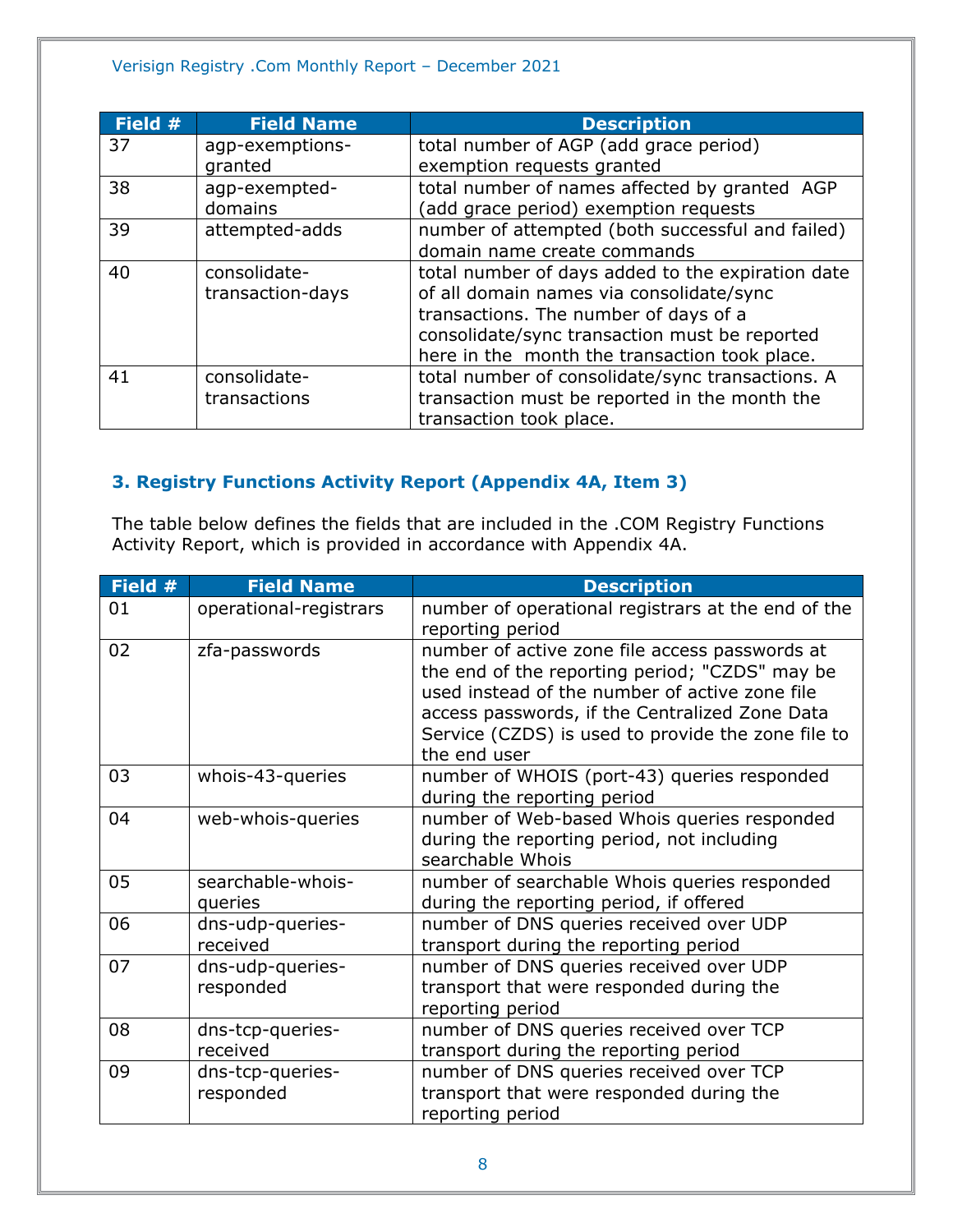### Verisign Registry .Com Monthly Report – December 2021

| Field # | <b>Field Name</b>       | <b>Description</b>                               |
|---------|-------------------------|--------------------------------------------------|
| 10      | srs-dom-check           | number of SRS (EPP and any other interface)      |
|         |                         | domain name "check" requests responded during    |
|         |                         | the reporting period                             |
| 11      | srs-dom-create          | number of SRS (EPP and any other interface)      |
|         |                         | domain name "create" requests responded during   |
|         |                         | the reporting period                             |
| 12      | srs-dom-delete          | number of SRS (EPP and any other interface)      |
|         |                         | domain name "delete" requests responded during   |
|         |                         | the reporting period                             |
| 13      | srs-dom-info            | number of SRS (EPP and any other interface)      |
|         |                         | domain name "info" requests responded during     |
|         |                         | the reporting period                             |
| 14      | srs-dom-renew           | number of SRS (EPP and any other interface)      |
|         |                         | domain name "renew" requests responded during    |
|         |                         | the reporting period                             |
| 15      | srs-dom-rgp-restore-    | number of SRS (EPP and any other interface)      |
|         | report                  | domain name RGP "restore" requests delivering a  |
|         |                         | restore report responded during the reporting    |
|         |                         | period                                           |
| 16      | srs-dom-rgp-restore-    | number of SRS (EPP and any other interface)      |
|         | request                 | domain name RGP "restore" requests responded     |
|         |                         | during the reporting period                      |
| 17      | srs-dom-transfer-       | number of SRS (EPP and any other interface)      |
|         | approve                 | domain name "transfer" requests to approve       |
|         |                         | transfers responded during the reporting period  |
| 18      | srs-dom-transfer-       | number of SRS (EPP and any other interface)      |
|         | cancel                  | domain name "transfer" requests to cancel        |
|         |                         | transfers responded during the reporting period  |
| 19      | srs-dom-transfer-query  | number of SRS (EPP and any other interface)      |
|         |                         | domain name "transfer" requests to query about   |
|         |                         | a transfer responded during the reporting period |
| 20      | srs-dom-transfer-reject | number of SRS (EPP and any other interface)      |
|         |                         | domain name "transfer" requests to reject        |
|         |                         | transfers responded during the reporting period  |
| 21      | srs-dom-transfer-       | number of SRS (EPP and any other interface)      |
|         | request                 | domain name "transfer" requests to request       |
|         |                         | transfers responded during the reporting period  |
| 22      | srs-dom-update          | number of SRS (EPP and any other interface)      |
|         |                         | domain name "update" requests (not including     |
|         |                         | RGP restore requests) responded during the       |
|         |                         | reporting period                                 |
| 23      | srs-host-check          | number of SRS (EPP and any other interface)      |
|         |                         | host "check" requests responded during the       |
| 24      |                         | reporting period                                 |
|         | srs-host-create         | number of SRS (EPP and any other interface)      |
|         |                         | host "create" requests responded during the      |
|         |                         | reporting period                                 |